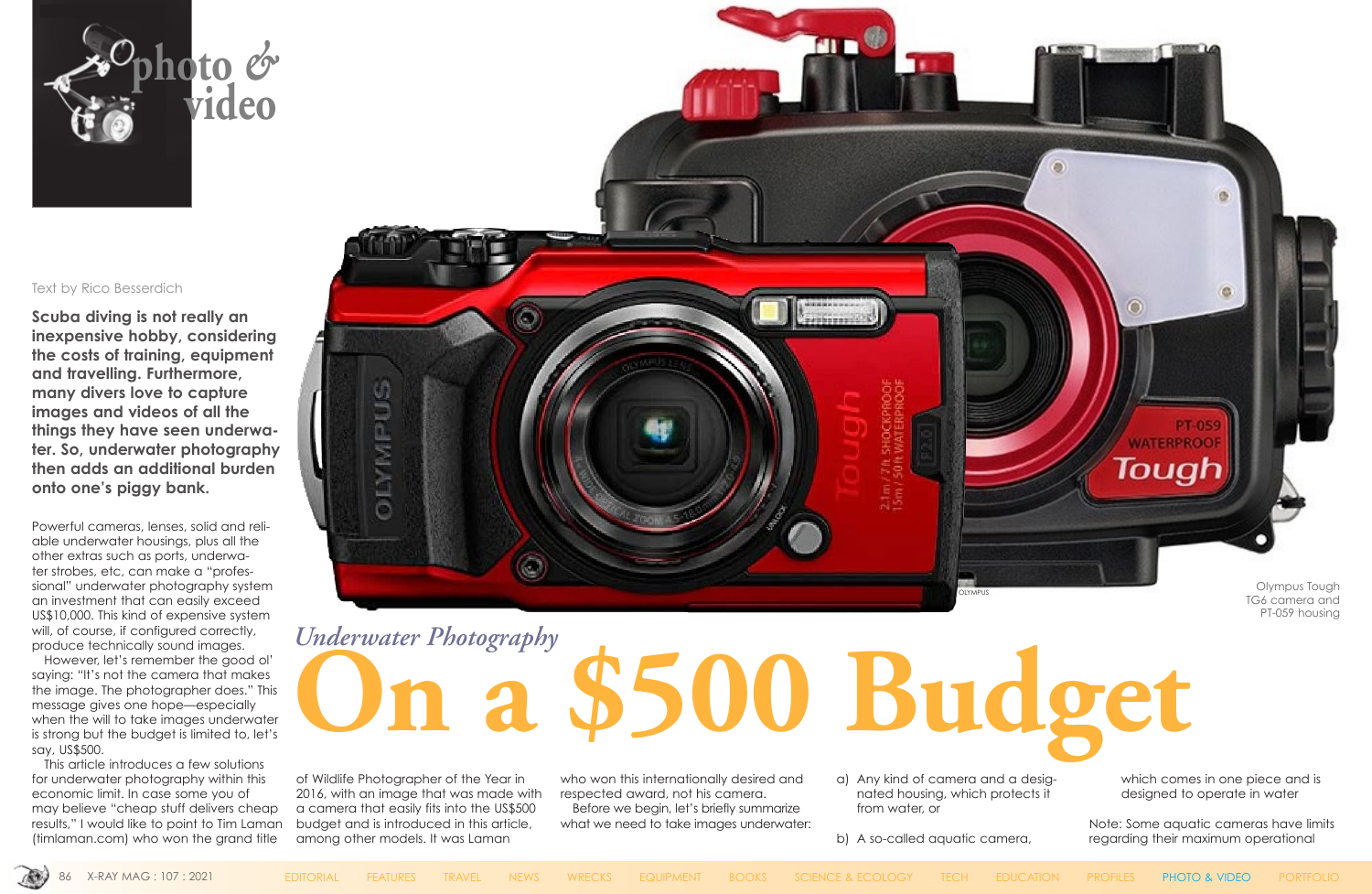

depth, whilst cameras supported by an extra, designated housing can usually operate within the limits of recreational diving, meaning 40m. Yet, it really simply depends on where, how, and most of all, how deep you want use your camera.

#### **Olympus Tough TG-6**

The Tough TG-6 is Olympus' newest flagship of compact outdoor cameras, which has become popular among scuba divers, too. This is the sixth model in this series, featuring many improvements over older models.

The camera features an f/2, 4.5-18mm (35mm equivalent: 25-100mm) built-in zoom lens, which covers all the basic needs, from macro to wide-angle to telephotography. The image resolution is 12MP (megapixel). Various video-capturing options (up to 4K) are supported as well.

> As its name already indicates, the TG-6 is designed for

Unusual for its class, the TG-6 is equipped with a high-speed, high-sensitivity, back-lit

CMOS image sensor and a TruePic VIII image processor—the same image processor used in the OM-D E-M1 Mark II professional model. This allows for low noise and high-resolution image quality. Furthermore, the TG-6 supports shooting in RAW format.

Good to know for underwater photography enthusiasts is that the Olympus TG-5 offers five different dedicated underwater modes: macro, underwater microscope, underwater wide, underwater snapshot, and underwater HDR. There are three underwater white balance options from which to choose, in order to achieve the optimal colour reproduction, depending on water depth. Each of the five underwater modes has the optimal underwater WB pre-set (which can be changed if desired). Furthermore, focus stacking and focus bracketing do add useful functionality to the macro-modes of this camera.

> The WG-70's Digital Microscope mode makes it easy to take impressive macro photographs, which capture details that cannot be resolved by the naked eye. The camera is equipped with 6-LED Ring Light, which helps to light up even the smallest macro subjects, right in front of the camera's lens. The 4x optical zoom lens covers a focal range of 28 to 100mm (35mm equivalent).

"tough" outdoor use. It is shock-proofed, freeze-proofed, and (of course) waterproofed. The depth rating of this aquatic camera is 15m. Retail price: US\$449. For more information, go to: **[asia.olympus](https://asia.olympus-imaging.com/product/compact/tg6/index.html)[imaging.com](https://asia.olympus-imaging.com/product/compact/tg6/index.html)**

Ricoh WG-70 aquatic **Exercice Act and Secure 2015** ance optimized for underwater photos, of depth, this camera is a fun tool for **Paired with a smartphone with the** Pro tip: As it is limited to just three metres of depth, this camera is a fun tool for

very shallow dives and snorkelling. However, image resolution and video quality promise good results when using the camera in its limits.

Pro tip: Once your piggy bank is topped up, go for an extra housing (around US\$300). This will keep the camera even safer and allows one to take it down to a maximum depth of 40m. The camera can capture video, yes, but it is mostly designed for photographers. The TG-6 can be extended with various accessories such as a fish-eye converter, underwater strobes, and strobe diffusors, among others.

### **Ricoh WG-70**

The Ricoh WG-70 is an aquatic camera in compact format. It is depth-rated to 14m. The WG-70 captures images in 16MP resolution and shoots video in Full HD. It also offers a High-Speed Movie mode for recording slow-motion video and an Underwater Movie mode especially designed for underwater movie recording. Movie and Underwater Movie modes offer shake reduction, reducing the effects of camera shake.

The underwater mode uses white bal-

making colours appear more natural. In total, the WG-70 includes 25 different shooting modes. The camera does not support shooting in full manual mode; however, automatic settings can be altered by using the exposure compensation function. SD/SDHC/SDXC Memory Cards are supported as a storage device. Retail price: US\$246.95. For more information, go to: **[ricoh-imaging.co.jp](http://www.ricoh-imaging.co.jp/english/products/wg-70/)**

Pro tip: The included LED lights are very useful for underwater macro photography.

#### **Minolta MN40WP**

 $\bullet$ 

The Minolta MN40WP Digital Camera shoots 48MP pictures and 2.7K Ultra HD video. This aquatic camera in a compact format comes with a 16x digital zoom lens, a 3" Rear TFT LCD screen and a 2" Front TFT LCD "selfie" screen. Special features include Panorama Shooting and Face & Smile Detection. The MN40WP is depth-rated to three metres. It supports microSD cards up to a maximum of 128GB. Retail price: US\$149.99. For more information, go to: **[minoltadigital.com](https://www.minoltadigital.com/cameras-cat/mn40wp-48mp-dual-screen-waterproof-camera-red)**

#### **GoPro HERO8**

Named the "grandfather" of all action cameras, GoPro is mostly known for its video-capturing capabilities. However, it can shoot stills, too—even underwater.

The HERO8 Black supports up to UHD 4K video resolution and time-lapse, up to 1080p240 slow motion and super-slowmotion video. Still images can be captured in up to 12MP resolution in bursts of up to 30 images per second with the updated SuperPhoto, with HDR support that helps reduce blur and enhance detail in low-light situations.

The LiveBurst function allows you to record 1.5 seconds before and after your photo, to give you more choices for the best frame. The inbuilt lens offers four choices of focal length: Narrow, Linear at 24.4mm, Wide at 16.5mm, and SuperView at 15.1mm.

camera in compact format

RICOH

**A-DM** 

digital camera

## **S500 Budget**

RICOH

 $\odot$